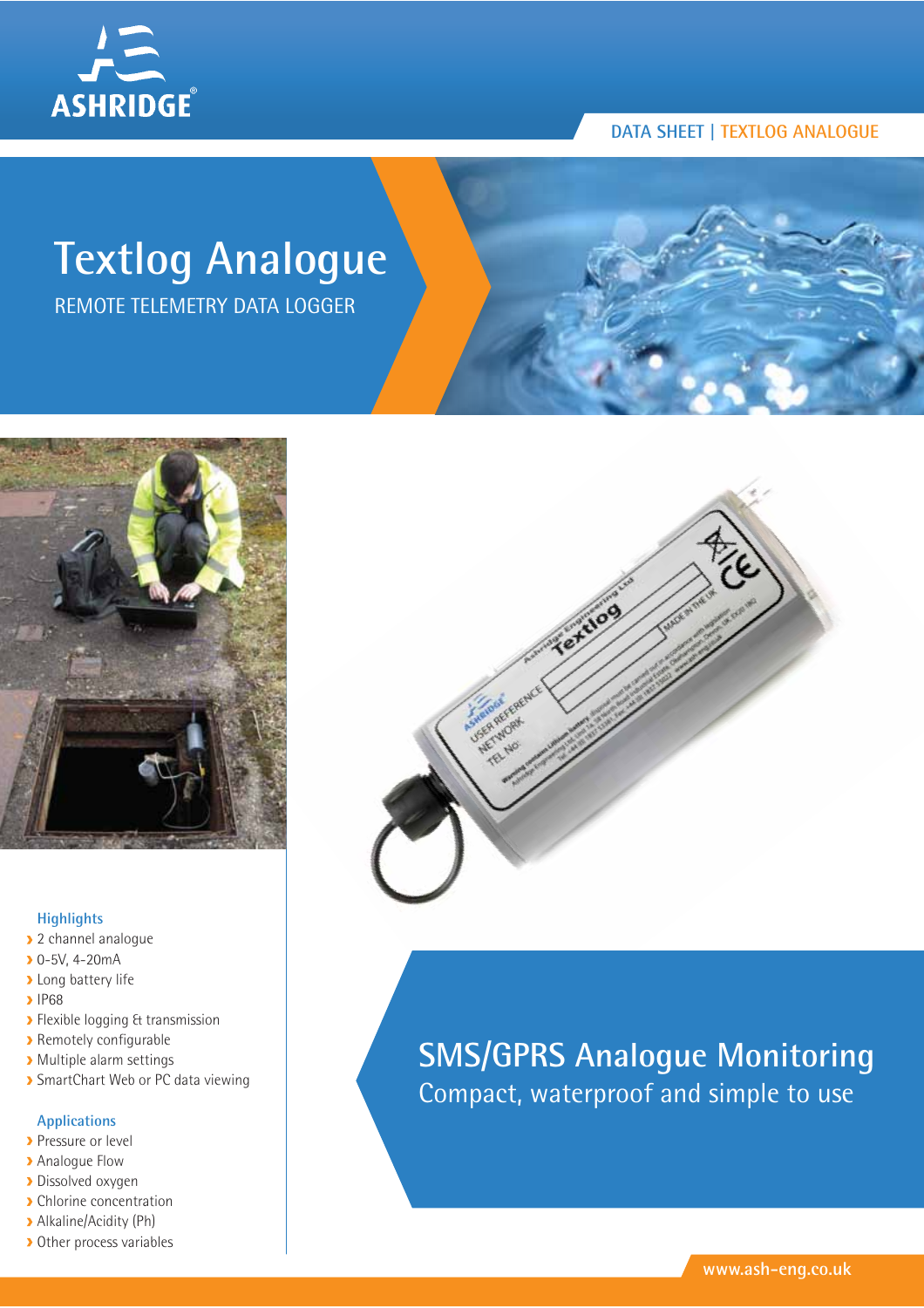

# **Textlog Analogue** EFFICIENT, RELIABLE DATA LOGGER

Textlog is Ashridge's range of portable, battery powered, remote telemetry loggers, offering a comprehensive data logging solution. The loggers are waterproof, compact, lightweight and easy to install. With a highly variable suite of features, Textlog is the ideal solution for a wide variety of applications, from domestic through to highly industrial.

**Textlog Analogue** is a single or dual channel analogue logger, which monitors and captures data for a variety of current or voltage output sensors, including Ashridge's 9000 range of level and pressure transmitters. Textlog Analogue's flexible schedule allows logging down to 1 second and frequent SMS or GPRS transmission.

Textlog has a large memory and long battery life and also features an optional external battery pack suitable during highly intensive logging and transmission regimes.

All loggers feature a wide selection of user defined alarms, as well as a "fastline" mode, which will initiate a series of high speed readings during alarm conditions. All data and alarms can be transmitted to a host PC or SCADA system or viewed via SmartChart Web - Ashridge's graphical viewing software.

### **FEATURES AND BENEFITS**

|                          | Feature / function                                                                      | <b>Benefits</b>                                                                                                                                                                                                                                                                                            |
|--------------------------|-----------------------------------------------------------------------------------------|------------------------------------------------------------------------------------------------------------------------------------------------------------------------------------------------------------------------------------------------------------------------------------------------------------|
| Power                    | Up to 10 years                                                                          | Long battery life, based on usage.<br>Additional external battery pack available                                                                                                                                                                                                                           |
| <b>Memory</b>            | Large memory                                                                            | 4MB<br>80, 000 readings in cyclic                                                                                                                                                                                                                                                                          |
| <b>Graphical viewing</b> | Easy to view data                                                                       | Using SmartChart® Web or SmartChart® PC software<br>(provided with logger)                                                                                                                                                                                                                                 |
| <b>Logging</b>           | From 1 second                                                                           | Providing flexibility and custom solutions                                                                                                                                                                                                                                                                 |
| <b>Data Transmission</b> | From 15 minutes                                                                         | Providing fast, reliable data                                                                                                                                                                                                                                                                              |
| Environmental            | <b>IP68</b><br>Portable                                                                 | Waterproof and submersible<br>Textlog can be reused across your network                                                                                                                                                                                                                                    |
| Data                     | SMS/GPRS                                                                                | Option to supply own SIM card. Roaming SIM option also available                                                                                                                                                                                                                                           |
| <b>Analysis</b>          | <b>Fastline function</b><br>Nightline window<br>Listen windows<br>Remotely configurable | Providing historical data to enable further analysis<br>Providing an additional schedule for higher frequency logging<br>and leak detection<br>Allowing reconfiguration outside of "normal" transmit schedule<br>Allowing settings and firmware to be updated remotely, removing<br>the need to visit site |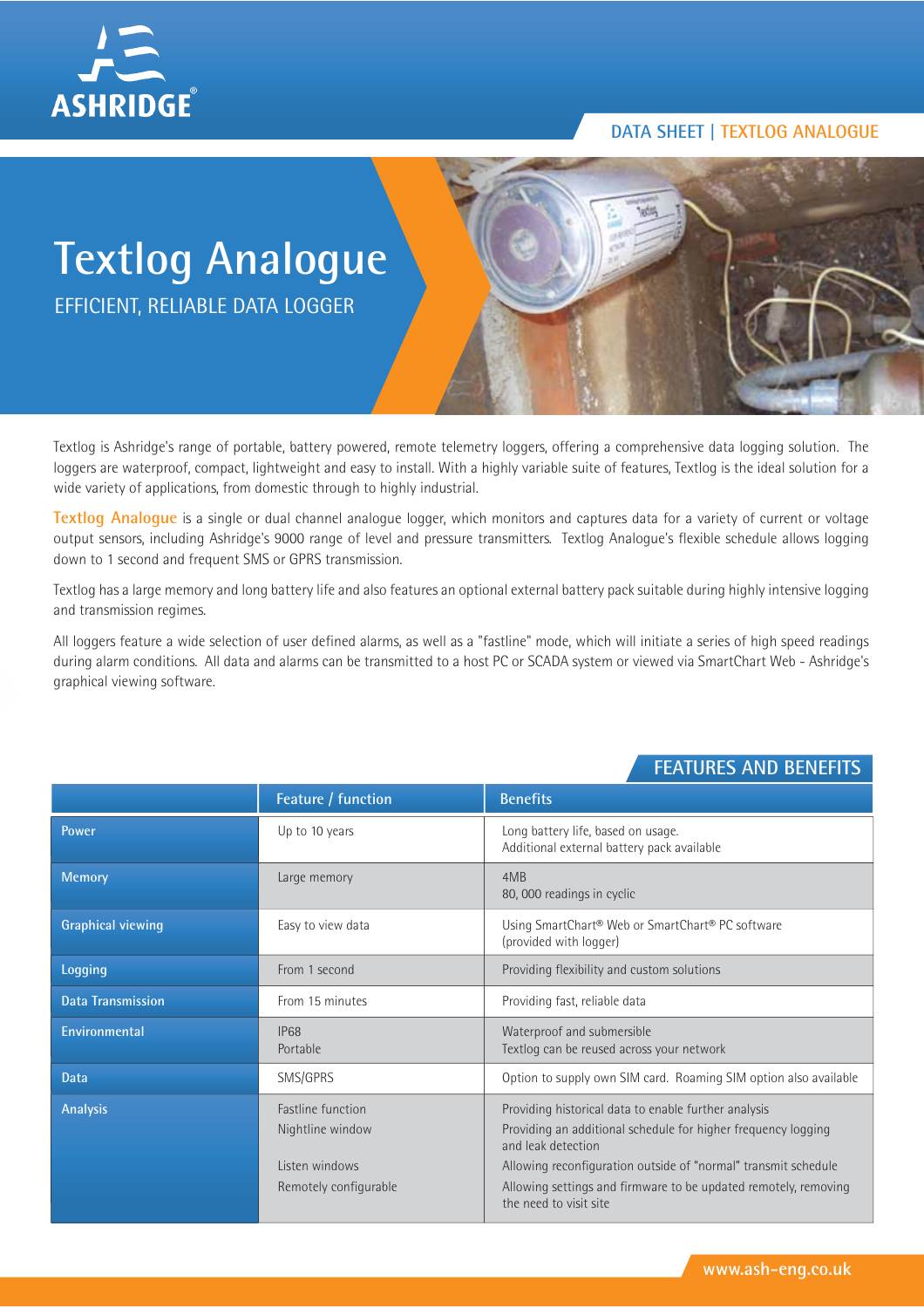



Data Loggers

#### **SmartChart® PC**

An upgrade to SmartChart® Pro is available, providing

#### **SmartChart® Web Option**

SmartChart® Web is Ashridge Engineering's hosted data service, providing a platform for viewing and analysing data with all Ashridge data logging products.

SmartChart® Web features a comprehensive suite of options, and enables fast and reliable data to numerous users without geographical and other complex infrastructure restrictions.